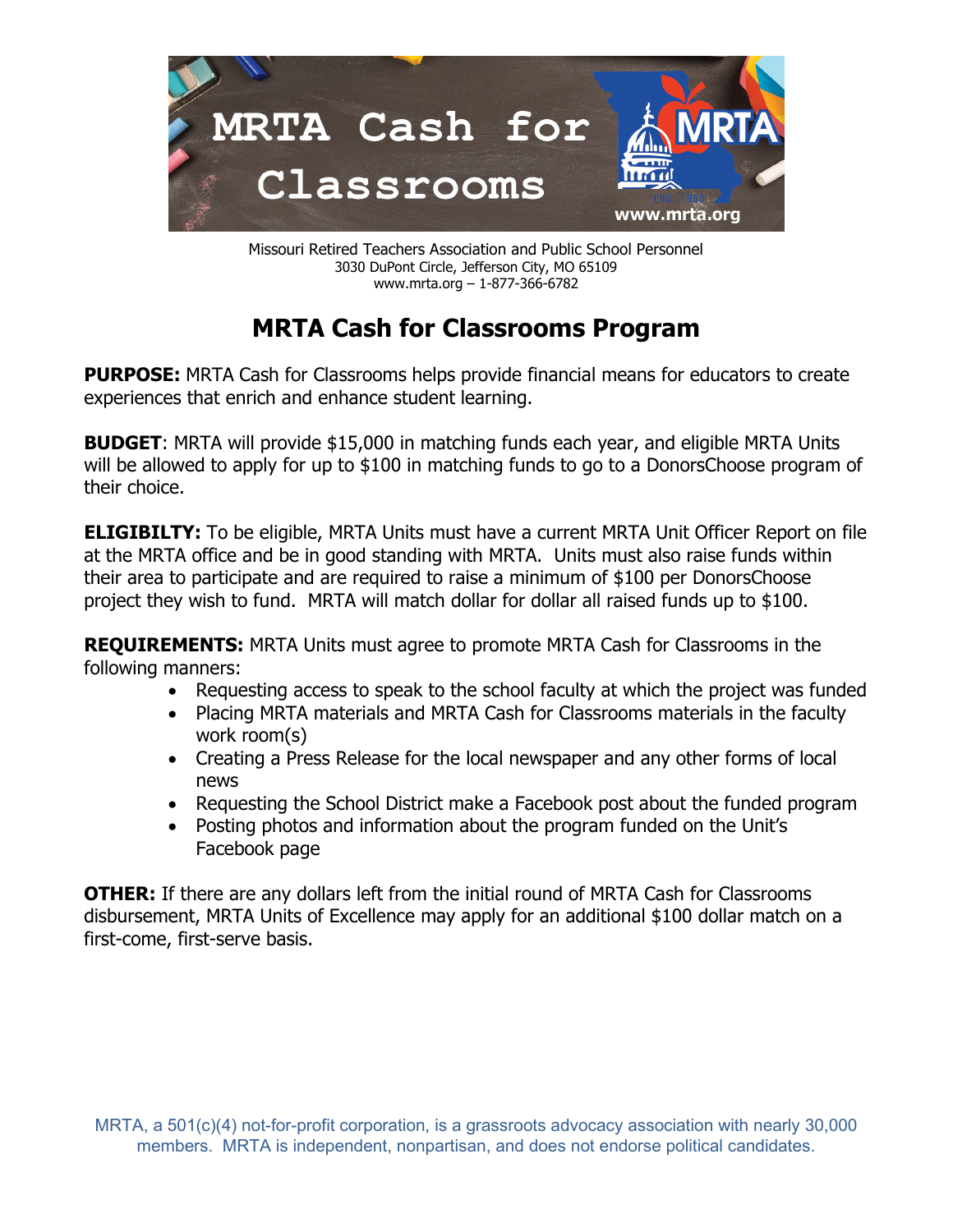

## **MRTA CASH FOR CLASSROOMS APPLICATION**

| <b>MRTA Unit Information</b>                                                                           |             |                |
|--------------------------------------------------------------------------------------------------------|-------------|----------------|
| <b>Unit Name:</b>                                                                                      |             |                |
| <b>Contact Person:</b>                                                                                 |             |                |
| <b>Mailing Address:</b>                                                                                |             |                |
| <b>Phone Number:</b>                                                                                   |             |                |
| <b>E-mail Address:</b>                                                                                 |             |                |
| <b>Current Unit Officer Report on File:</b>                                                            | Yes         | N <sub>0</sub> |
| <b>DonorsChoose Project Information</b>                                                                |             |                |
| <b>School Name:</b>                                                                                    |             |                |
| <b>Teacher's Name:</b>                                                                                 |             |                |
| <b>Project Name:</b>                                                                                   |             |                |
| <b>URL Link to Project Online:</b>                                                                     |             |                |
| <b>Unit Donation Amount:</b><br>(a minimum of \$100 is required)                                       |             |                |
| <b>Who Will Submit the Full Donation</b><br><b>Online to DonorsChoose?</b><br>(select only one option) | <b>MRTA</b> | Unit           |

*Units may e-mail their applications to [mrta@mrta.org](mailto:mrta@mrta.org) or mail to MRTA c/o Cash for Classrooms at 3030 DuPont Circle, Jefferson City, MO 65109.*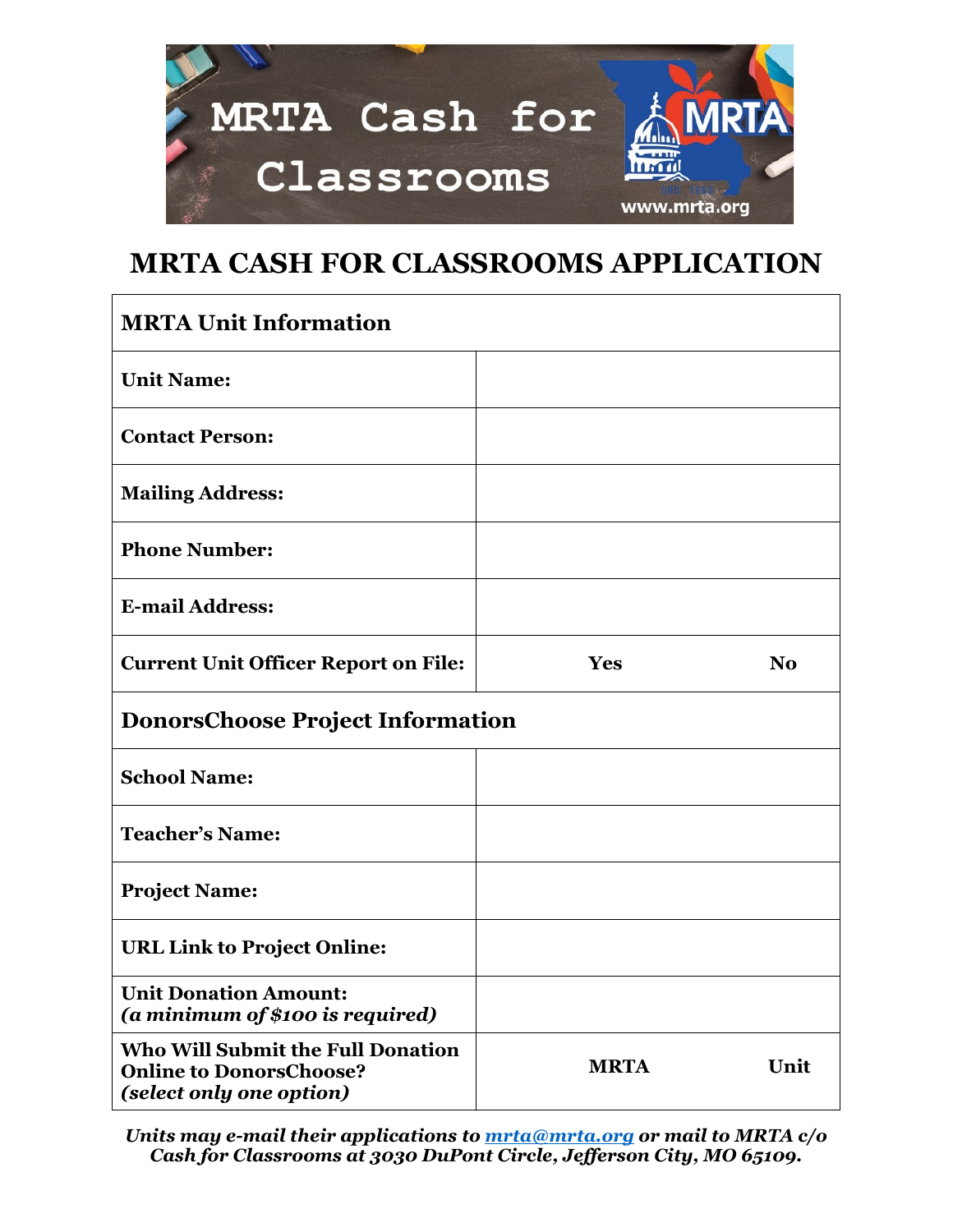**PURPOSE:** MRTA Cash for Classrooms helps provide financial means for educators to create experiences that enrich and enhance student learning.

**BUDGET**: MRTA will provide \$15,000 in matching funds each year, and eligible MRTA Units will be allowed to apply for up to \$100 in matching funds to go to a DonorsChoose program of their choice.

**ELIGIBILTY:** To be eligible, MRTA Units must have a current MRTA Unit Officer Report on file at the MRTA office and be in good standing with MRTA. Units must also raise funds within their area to participate and are required to raise a minimum of \$100 per DonorsChoose project they wish to fund. MRTA will match dollar for dollar all raised funds up to \$100.

**REQUIREMENTS:** MRTA Units must agree to promote MRTA Cash for Classrooms in the following manners:

- Requesting access to speak to the school faculty at which the project was funded
- Placing MRTA materials and MRTA Cash for Classrooms materials in the faculty work room(s)
- Creating a Press Release for the local newspaper and any other forms of local news
- Requesting the School District make a Facebook post about the funded program
- Posting photos and information about the program funded on the Unit's Facebook page

**OTHER:** If there are any dollars left from the initial round of MRTA Cash for Classrooms disbursement, MRTA Units of Excellence may apply for an additional \$100 dollar match on a first-come, first-serve basis.

**WHEN IS THE DEADLINE?** Applications will be accepted January 1st – December 31st each calendar year.

**HOW WILL FUNDS BE DISBURSED?** MRTA Units have the following options to donate funds to DonorsChoose: *(PLEASE SELECT ONE OPTION)*

- Units may submit their donation amount to MRTA with a check or call in to pay with a credit card, and MRTA will go online to submit the Unit's donation and MRTA's matching amount to DonorsChoose in one transaction.
- MRTA will mail a check for the matching amount to the Unit, and the Unit will go online to submit their donation and MRTA's matching amount to DonorsChoose in one transaction.

It is pertinent that the Unit's and MRTA's donation amounts are submitted online in one transaction, so both parties can be acknowledged for fully funding a project on DonorsChoose. Please note that DonorsChoose accepts payment via credit card, PayPal, or check. If you choose to pay with a check, DonorsChoose will provide you with instructions